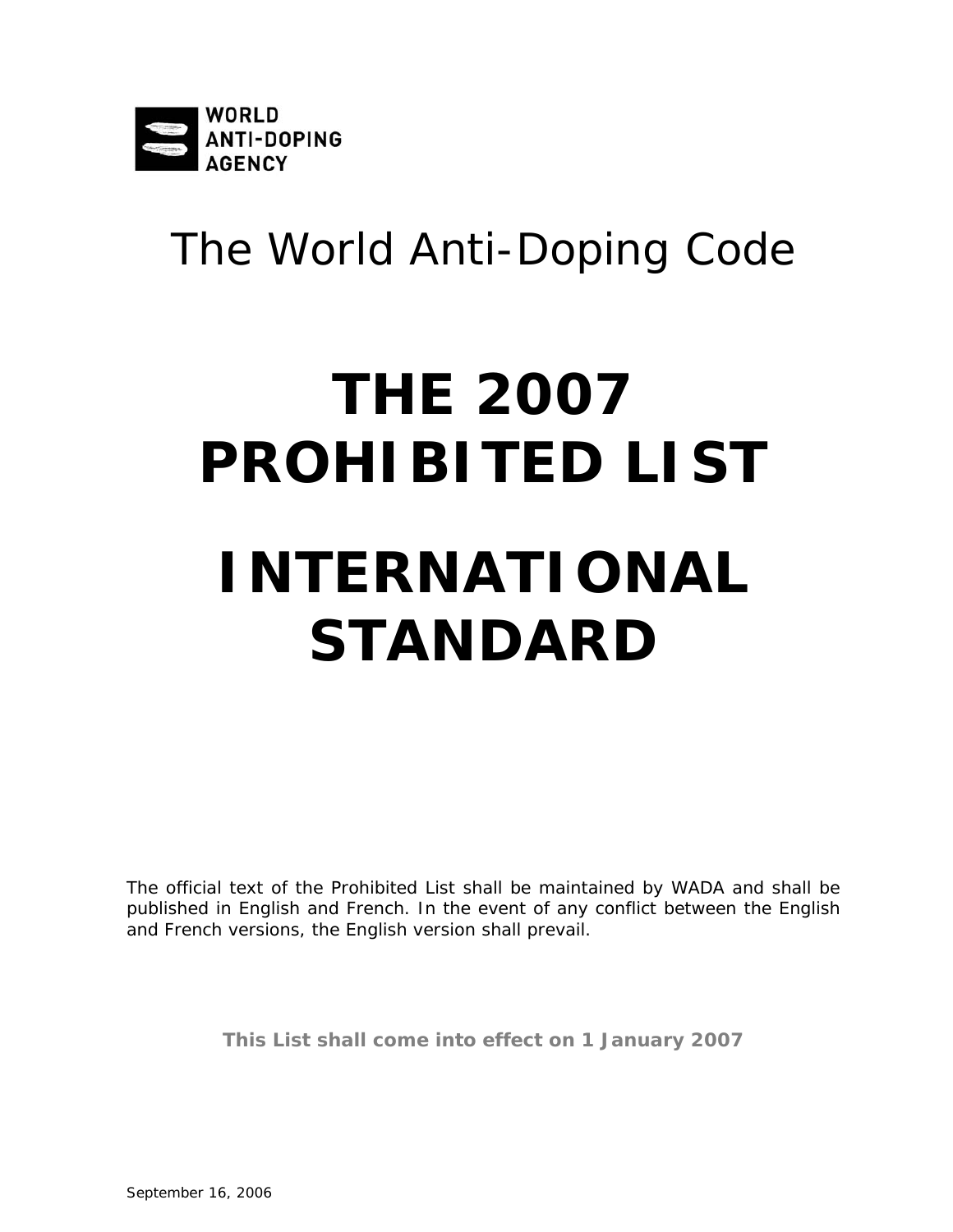## **THE 2007 PROHIBITED LIST WORLD ANTI-DOPING CODE**

**Valid 1 January 2007**

The use of any drug should be limited to medically justified indications

## **SUBSTANCES AND METHODS PROHIBITED AT ALL TIMES (IN- AND OUT-OF-COMPETITION)**

### **PROHIBITED SUBSTANCES**

#### **S1. ANABOLIC AGENTS**

Anabolic agents are prohibited.

#### **1. Anabolic Androgenic Steroids (AAS)**

a. Exogenous<sup>\*</sup> AAS, including:

**1-androstendiol** (5α-androst-1-ene-3β,17β-diol )**; 1-androstendione** (5αandrost-1-ene-3,17-dione)**; bolandiol** (19-norandrostenediol)**; bolasterone; boldenone; boldione** (androsta-1,4-diene-3,17-dione)**; calusterone; clostebol; danazol** (17α-ethynyl-17β-hydroxyandrost-4-eno[2,3-d]isoxazole)**; dehydrochlormethyltestosterone** (4-chloro-17β-hydroxy-17α-methylandrosta-1,4-dien-3-one)**; desoxymethyltestosterone** (17α-methyl-5α-androst-2-en-17β-ol)**; drostanolone; ethylestrenol** (19-nor-17α-pregn-4-en-17-ol)**; fluoxymesterone; formebolone; furazabol** (17β-hydroxy-17α-methyl-5αandrostano[2,3-c]-furazan)**; gestrinone; 4-hydroxytestosterone** (4,17βdihydroxyandrost-4-en-3-one)**; mestanolone; mesterolone; metenolone; methandienone** (17β-hydroxy-17α-methylandrosta-1,4-dien-3-one)**; methandriol; methasterone** (2α, 17α-dimethyl-5α-androstane-3-one-17β-ol)**; methyldienolone** (17β-hydroxy-17α-methylestra-4,9-dien-3-one)**; methyl-1 testosterone** (17β-hydroxy-17α-methyl-5α-androst-1-en-3-one)**; methylnortestosterone** (17β-hydroxy-17α-methylestr-4-en-3-one)**; methyltrienolone** (17β-hydroxy-17α-methylestra-4,9,11-trien-3-one)**; methyltestosterone; mibolerone; nandrolone; 19-norandrostenedione**  (estr-4-ene-3,17-dione)**; norboletone; norclostebol; norethandrolone; oxabolone; oxandrolone; oxymesterone; oxymetholone; prostanozol**  ([3,2-c]pyrazole-5α-etioallocholane-17β-tetrahydropyranol)**; quinbolone; stanozolol; stenbolone; 1-testosterone** (17β-hydroxy-5α-androst-1-en-3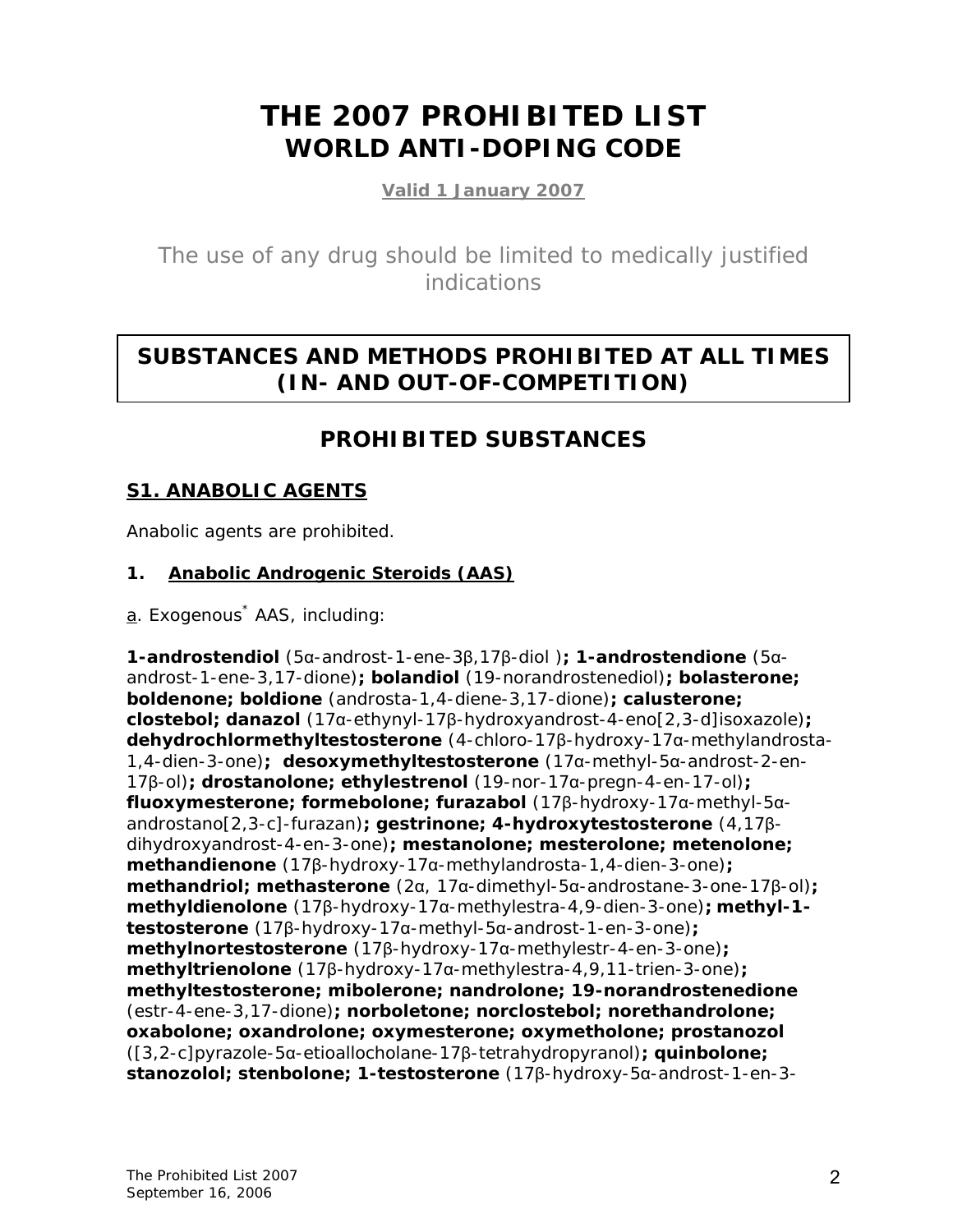one)**; tetrahydrogestrinone** (18a-homo-pregna-4,9,11-trien-17β-ol-3-one)**; trenbolone** and other substances with a similar chemical structure or similar biological effect(s).

#### b. Endogenous<sup>\*\*</sup> AAS:

**androstenediol** (androst-5-ene-3β,17β-diol)**; androstenedione** (androst-4-ene-3,17-dione)**; dihydrotestosterone** (17β-hydroxy-5α-androstan-3-one) **; prasterone** (dehydroepiandrosterone, DHEA)**; testosterone** and the following metabolites and isomers:

**5α-androstane-3α,17α-diol; 5α-androstane-3α,17β-diol; 5α-androstane-3β,17α-diol; 5α-androstane-3β,17β-diol; androst-4-ene-3α,17α-diol; androst-4-ene-3α,17β-diol; androst-4-ene-3β,17α-diol; androst-5-ene-3α,17α-diol; androst-5-ene-3α,17β-diol; androst-5-ene-3β,17α-diol; 4-androstenediol** (androst-4-ene-3β,17β-diol)**; 5-androstenedione** (androst-5 ene-3,17-dione)**; epi-dihydrotestosterone; 3α-hydroxy-5α-androstan-17 one; 3β-hydroxy-5α-androstan-17-one; 19-norandrosterone; 19 noretiocholanolone.**

Where an anabolic androgenic steroid is capable of being produced endogenously, a *Sample* will be deemed to contain such *Prohibited Substance* where the concentration of such *Prohibited Substance* or its metabolites or markers and/or any other relevant ratio(s) in the *Athlete*'s *Sample* so deviates from the range of values normally found in humans that it is unlikely to be consistent with normal endogenous production. A *Sample* shall not be deemed to contain a *Prohibited Substance* in any such case where an *Athlete* proves that the concentration of the *Prohibited Substance* or its metabolites or markers and/or the relevant ratio(s) in the *Athlete*'s *Sample* is attributable to a physiological or pathological condition.

In all cases, and at any concentration, the *Athlete*'s sample will be deemed to contain a *Prohibited Substance* and the laboratory will report an *Adverse Analytical Finding* if, based on any reliable analytical method (e.g. IRMS), the laboratory can show that the *Prohibited Substance* is of exogenous origin. In such case, no further investigation is necessary.

If a value in the range of levels normally found in humans is reported and the reliable analytical method (e.g. IRMS) has not determined the exogenous origin of the substance, but if there are indications, such as a comparison to endogenous reference steroid profiles, of a possible *Use* of a *Prohibited Substance,* further investigation shall be conducted by the relevant *Anti-Doping Organization* by reviewing the results of any previous test(s) or by conducting subsequent test(s), in order to determine whether the result is due to a physiological or pathological condition, or has occurred as a consequence of the exogenous origin of a *Prohibited Substance*.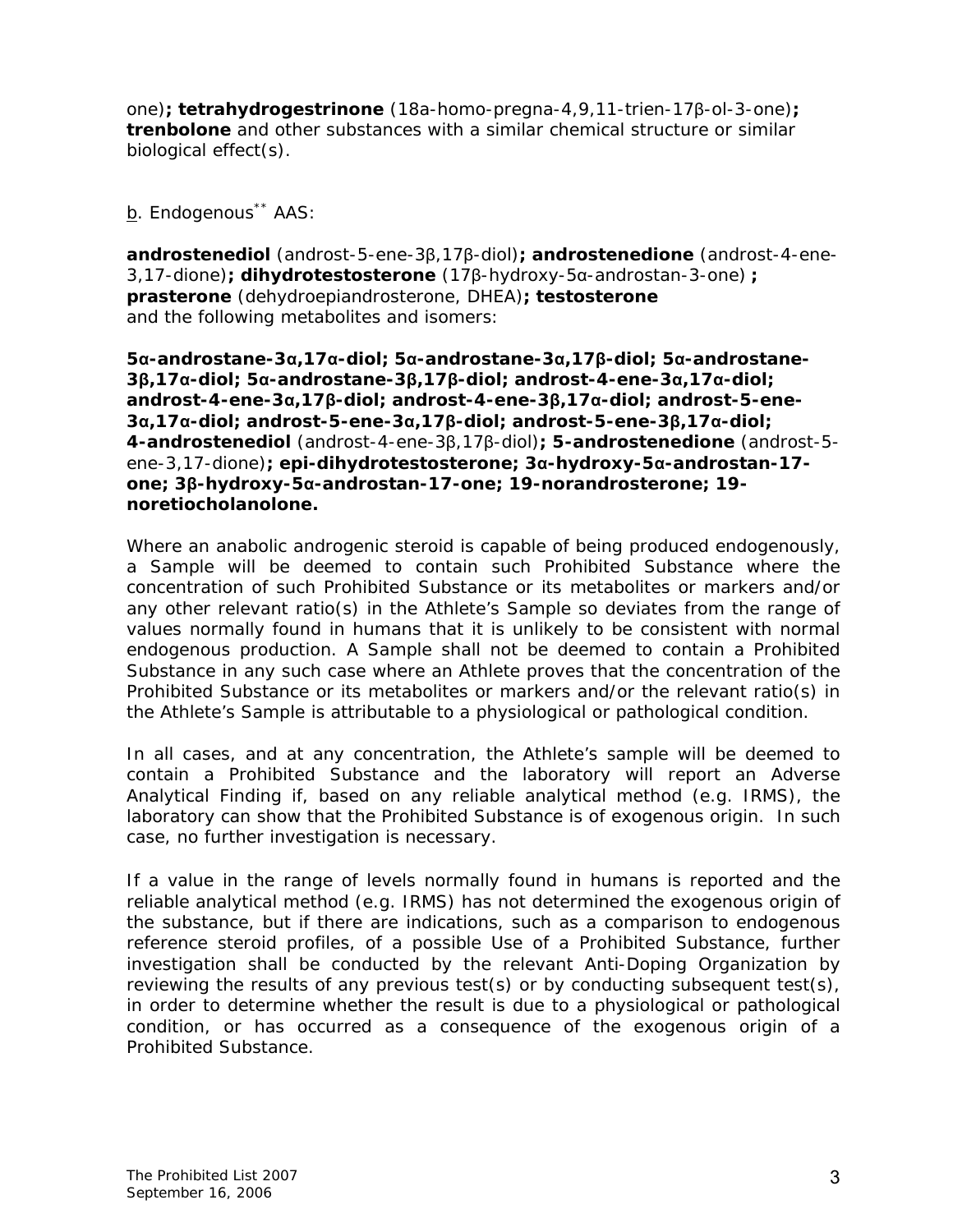When a laboratory has reported a T/E ratio greater than four (4) to one (1) and any reliable analytical method (e.g. IRMS) applied has not determined the exogenous origin of the substance, further investigation may be conducted by a review of previous tests or by conducting subsequent test(s), in order to determine whether the result is due to a physiological or pathological condition, or has occurred as a consequence of the exogenous origin of a *Prohibited Substance*. If a laboratory reports, using an additional reliable analytical method (e.g. IRMS), that the *Prohibited Substance* is of exogenous origin, no further investigation is necessary and the *Sample* will be deemed to contain such *Prohibited Substance*. When an additional reliable analytical method (e.g. IRMS) has not been applied and a minimum of three previous test results are not available, a longitudinal profile of the *Athlete* shall be established by performing a minimum of three no advance notice tests in a period of three months by the relevant *Anti-Doping Organization*. If the longitudinal profile of the *Athlete* established by the subsequent tests is not physiologically normal, the result shall be reported as an *Adverse Analytical Finding*.

In extremely rare individual cases, boldenone of endogenous origin can be consistently found at very low nanograms per milliliter (ng/mL) levels in urine. When such a very low concentration of boldenone is reported by a laboratory and the application of any reliable analytical method (e.g. IRMS) has not determined the exogenous origin of the substance, further investigation may be conducted by subsequent tests. When an additional reliable analytical method (e.g. IRMS) has not been applied, a longitudinal profile of the athlete shall be established by performing a minimum of three no advance notice tests in a period of three months by the relevant *Anti-Doping Organization*. If the longitudinal profile of the *Athlete* established by the subsequent tests is not physiologically normal, the result shall be reported as an *Adverse Analytical Finding*.

For 19-norandrosterone, an *Adverse Analytical Finding* reported by a laboratory is considered to be scientific and valid proof of exogenous origin of the *Prohibited Substance*. In such case, no further investigation is necessary.

Should an *Athlete* fail to cooperate in the investigations, the *Athlete*'s *Sample* shall be deemed to contain a *Prohibited Substance*.

#### **2. Other Anabolic Agents, including but not limited to:**

#### **Clenbuterol, tibolone, zeranol, zilpaterol.**

*For purposes of this section:* 

\* *"exogenous" refers to a substance which is not ordinarily capable of being produced by the body naturally.*

\*\* *"endogenous" refers to a substance which is capable of being produced by the body naturally.*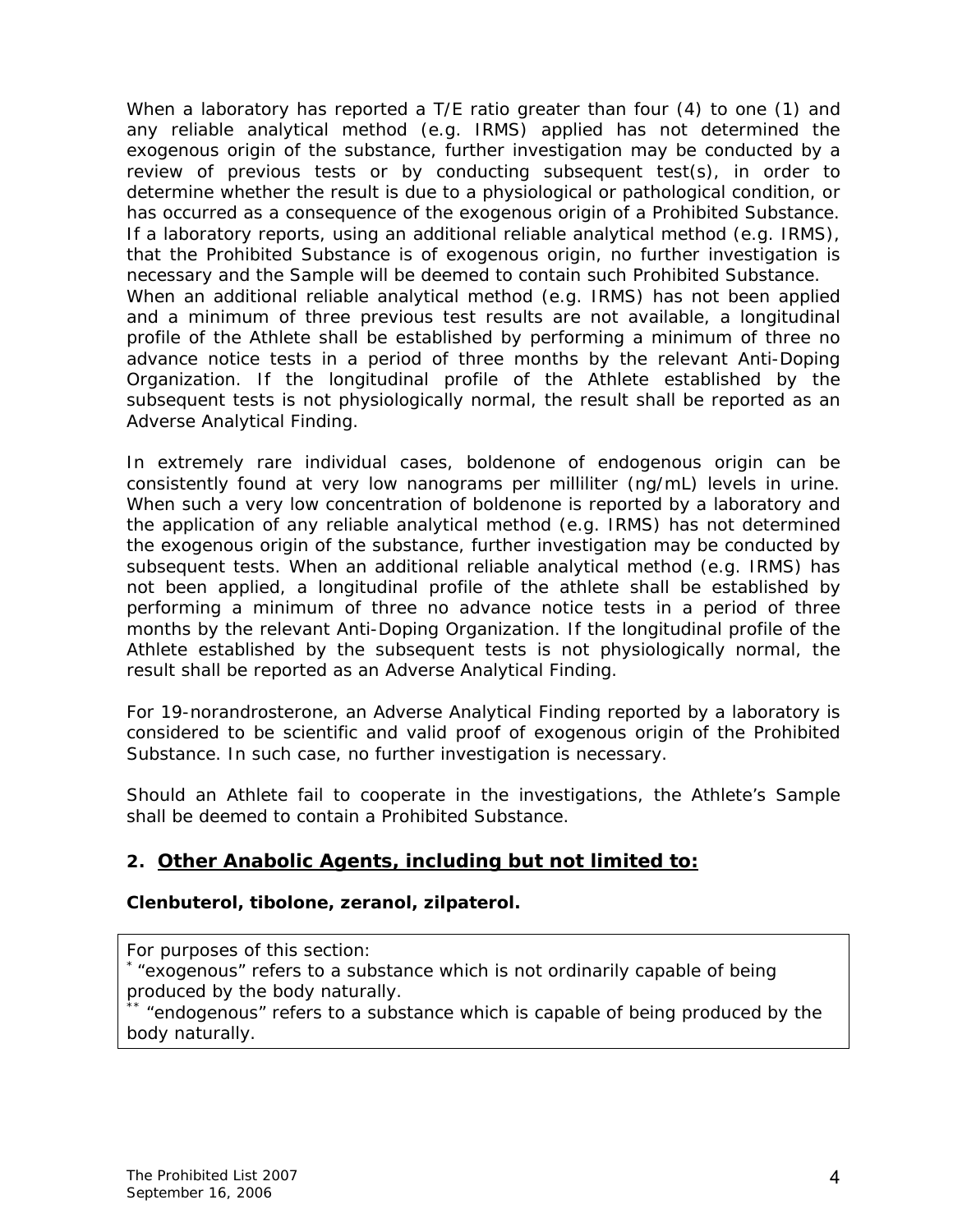#### **S2. HORMONES AND RELATED SUBSTANCES**

The following substances, including other substances with a similar chemical structure or similar biological effect(s), and their releasing factors, are prohibited:

- **1. Erythropoietin (EPO);**
- **2. Growth Hormone (hGH), Insulin-like Growth Factors (**e.g. **IGF-1), Mechano Growth Factors (MGFs);**
- **3. Gonadotrophins (LH, hCG),** prohibited in males only;
- **4. Insulin;**
- **5. Corticotrophins.**

Unless the *Athlete* can demonstrate that the concentration was due to a physiological or pathological condition, a *Sample* will be deemed to contain a *Prohibited Substance* (as listed above) where the concentration of the *Prohibited Substance* or its metabolites and/or relevant ratios or markers in the *Athlete*'s *Sample* so exceeds the range of values normally found in humans that it is unlikely to be consistent with normal endogenous production.

If a laboratory reports, using a reliable analytical method, that the *Prohibited Substance* is of exogenous origin, the *Sample* will be deemed to contain a *Prohibited Substance* and shall be reported as an *Adverse Analytical Finding*.

The presence of other substances with a similar chemical structure or similar biological effect(s), diagnostic marker(s) or releasing factors of a hormone listed above or of any other finding which indicate(s) that the substance detected is of exogenous origin, will be deemed to reflect the use of a *Prohibited Substance* and shall be reported as an *Adverse Analytical Finding*.

#### **S3. BETA-2 AGONISTS**

All beta-2 agonists including their D- and L-isomers are prohibited.

As an exception, formoterol, salbutamol, salmeterol and terbutaline when administered by inhalation, require an abbreviated Therapeutic Use Exemption.

Despite the granting of any form of Therapeutic Use Exemption, a concentration of salbutamol (free plus glucuronide) greater than 1000 ng/mL will be considered an *Adverse Analytical Finding* unless the *Athlete* proves that the abnormal result was the consequence of the therapeutic use of inhaled salbutamol.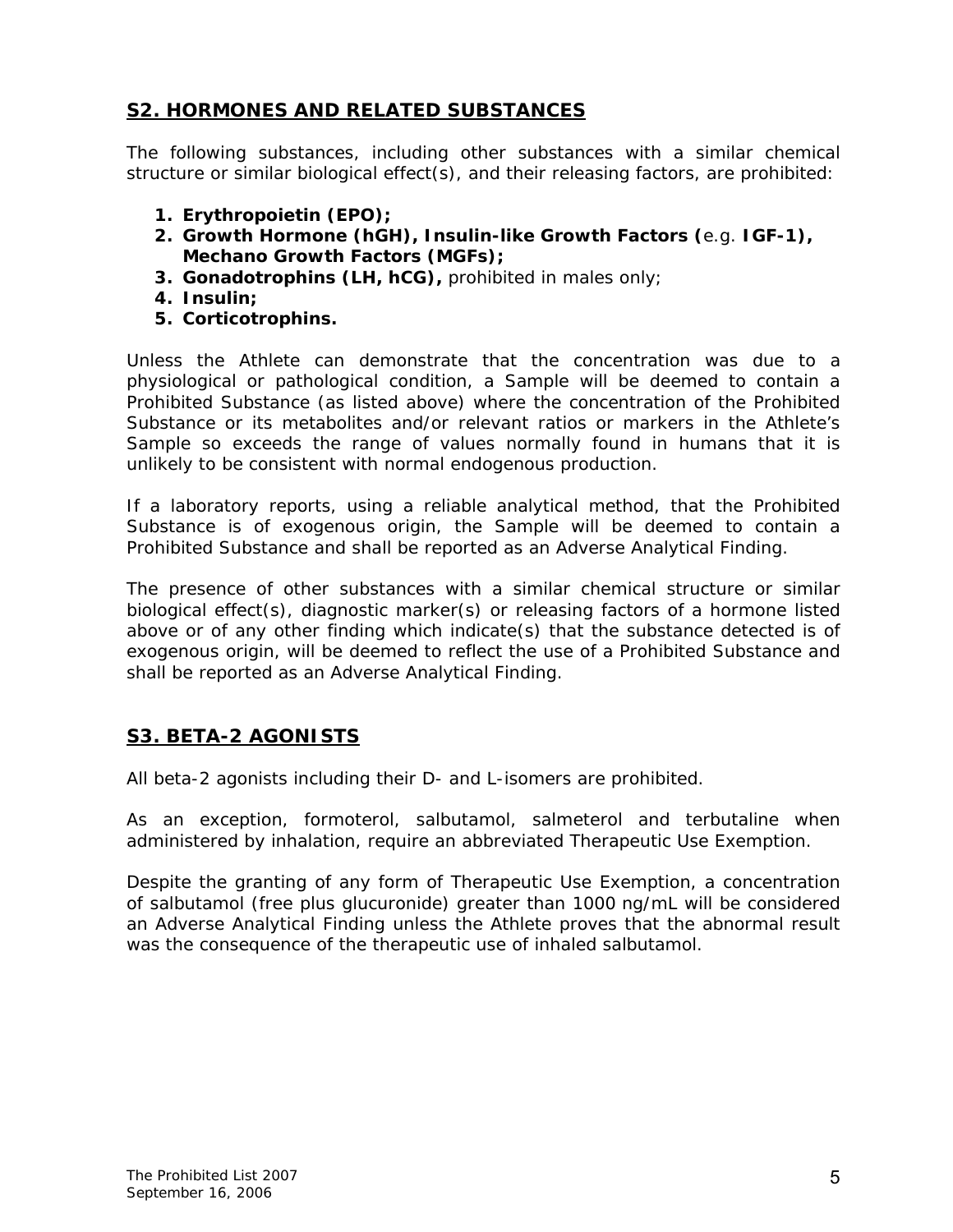#### **S4. AGENTS WITH ANTI-ESTROGENIC ACTIVITY**

The following classes of anti-estrogenic substances are prohibited:

- **1. Aromatase inhibitors including, but not limited to, anastrozole, letrozole, aminoglutethimide, exemestane, formestane, testolactone.**
- **2. Selective Estrogen Receptor Modulators (SERMs) including, but not limited to, raloxifene, tamoxifen, toremifene.**
- **3. Other anti-estrogenic substances including, but not limited to, clomiphene, cyclofenil, fulvestrant.**

#### **S5. DIURETICS AND OTHER MASKING AGENTS**

Masking agents are prohibited. They include:

**Diuretics\* , epitestosterone, probenecid, alpha-reductase inhibitors (**e.g. **finasteride, dutasteride), plasma expanders (**e.g. **albumin, dextran, hydroxyethyl starch)** and other substances with similar biological effect(s).

Diuretics include:

**acetazolamide, amiloride, bumetanide, canrenone, chlorthalidone, etacrynic acid, furosemide, indapamide, metolazone, spironolactone, thiazides (**e.g. **bendroflumethiazide, chlorothiazide, hydrochlorothiazide), triamterene**, and other substances with a similar chemical structure or similar biological effect(s) (except for drosperinone, which is not prohibited).

\* A Therapeutic Use Exemption is not valid if an *Athlete*'s urine contains a diuretic in association with threshold or sub-threshold levels of a *Prohibited Substance*(s).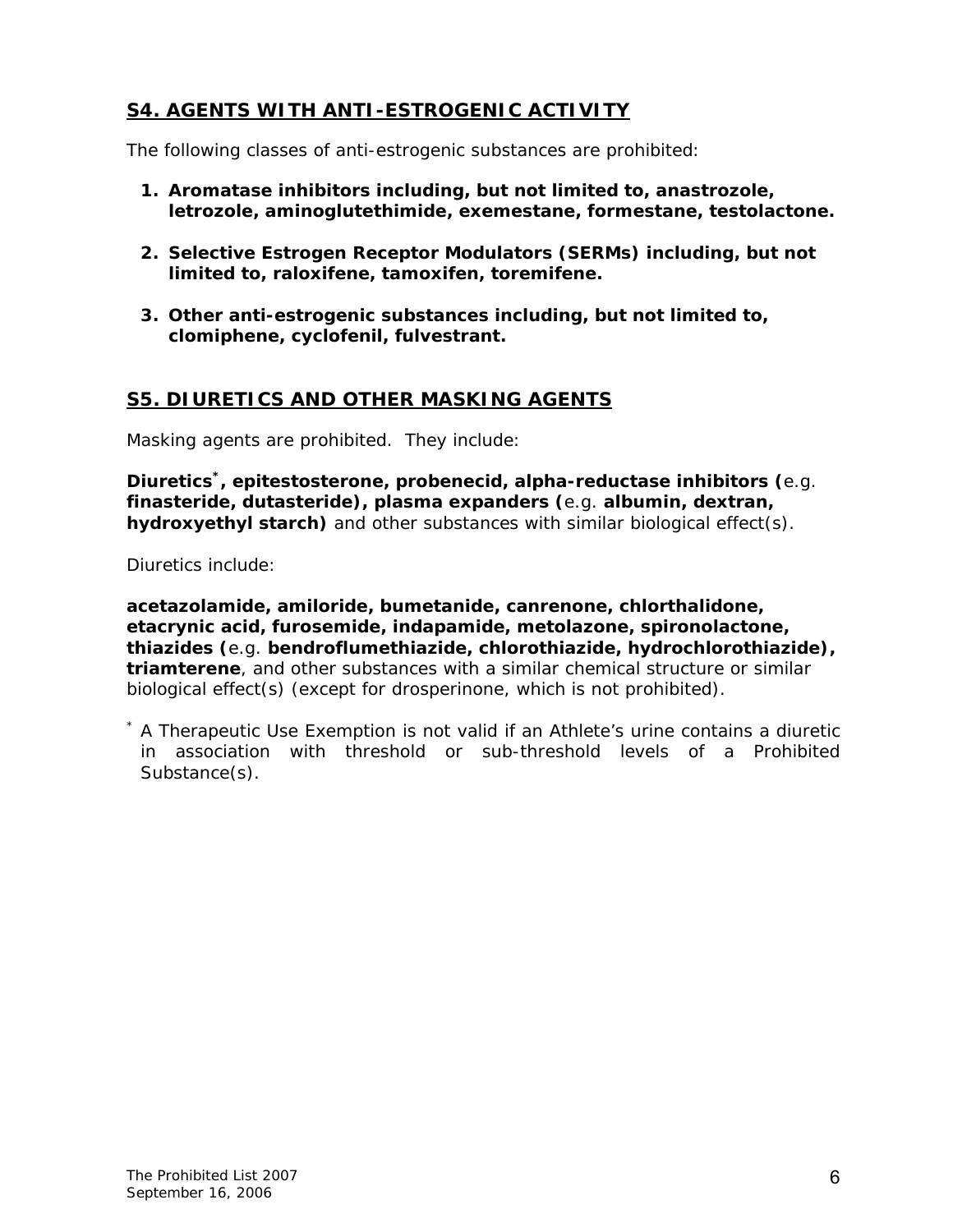### **PROHIBITED METHODS**

#### **M1. ENHANCEMENT OF OXYGEN TRANSFER**

The following are prohibited:

- 1. Blood doping, including the use of autologous, homologous or heterologous blood or red blood cell products of any origin.
- 2. Artificially enhancing the uptake, transport or delivery of oxygen, including but not limited to perfluorochemicals, efaproxiral (RSR13) and modified haemoglobin products (e.g. haemoglobin-based blood substitutes, microencapsulated haemoglobin products).

#### **M2. CHEMICAL AND PHYSICAL MANIPULATION**

- 1. *Tampering,* or attempting to tamper, in order to alter the integrity and validity of *Samples* collected during *Doping Controls* is prohibited. These include but are not limited to catheterisation, urine substitution and/or alteration.
- 2. Intravenous infusions are prohibited, except as a legitimate medical treatment.

#### **M3. GENE DOPING**

The non-therapeutic use of cells, genes, genetic elements, or of the modulation of gene expression, having the capacity to enhance athletic performance, is prohibited.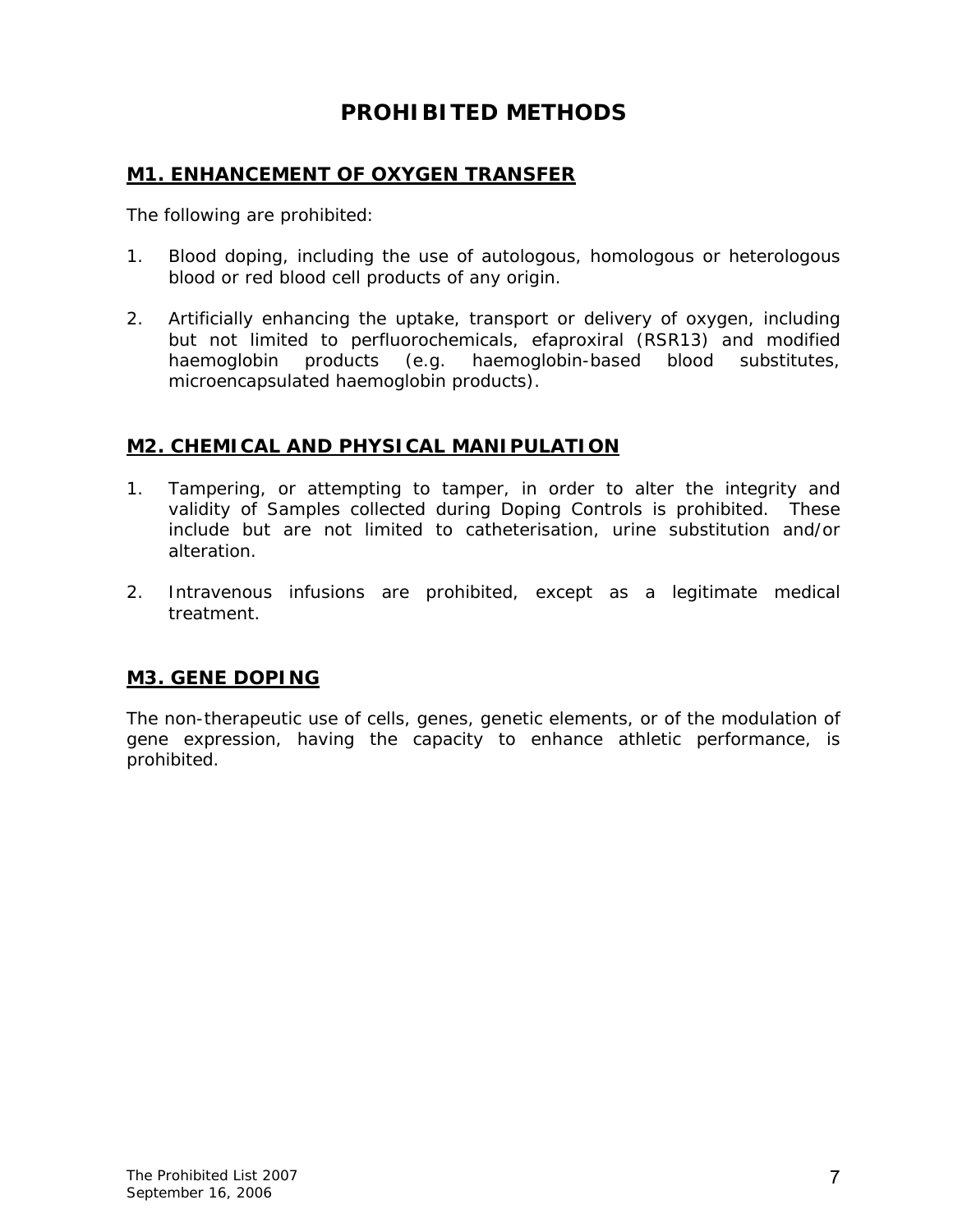## **SUBSTANCES AND METHODS PROHIBITED IN-COMPETITION**

#### **In addition to the categories S1 to S5 and M1 to M3 defined above, the following categories are prohibited in competition:**

#### **PROHIBITED SUBSTANCES**

#### **S6. STIMULANTS**

All stimulants (including both their (D- & L-) optical isomers where relevant) are prohibited, except imidazole derivatives for topical use and those stimulants included in the 2007 Monitoring Program\* .

Stimulants include:

**Adrafinil, adrenaline\*\*, amfepramone, amiphenazole, amphetamine, amphetaminil, benzphetamine, benzylpiperazine, bromantan, cathine\*\*\*, clobenzorex, cocaine, cropropamide, crotetamide, cyclazodone, dimethylamphetamine, ephedrine**\*\*\*\***, etamivan, etilamphetamine, etilefrine, famprofazone, fenbutrazate, fencamfamin, fencamine, fenetylline, fenfluramine, fenproporex, furfenorex, heptaminol, isometheptene, levmethamfetamine, meclofenoxate, mefenorex, mephentermine, mesocarb, methamphetamine (D-), methylenedioxyamphetamine, methylenedioxymethamphetamine, pmethylamphetamine, methylephedrine**\*\*\*\***, methylphenidate, modafinil, nikethamide, norfenefrine, norfenfluramine, octopamine, ortetamine, oxilofrine, parahydroxyamphetamine, pemoline, pentetrazol, phendimetrazine, phenmetrazine, phenpromethamine, phentermine, 4 phenylpiracetam (carphedon), prolintane, propylhexedrine, selegiline**, **sibutramine, strychnine**, **tuaminoheptane** and other substances with a similar chemical structure or similar biological effect(s).

\* The following substances included in the 2007 Monitoring Program (bupropion, caffeine, phenylephrine, phenylpropanolamine, pipradol, pseudoephedrine, synephrine) are not considered as *Prohibited Substances*.

Adrenaline associated with local anaesthetic agents or by local administration (e.g. nasal, ophthalmologic) is not prohibited.

Cathine is prohibited when its concentration in urine is greater than 5 micrograms per milliliter.

Each of **ephedrine** and **methylephedrine** is prohibited when its concentration in urine is greater than 10 micrograms per milliliter.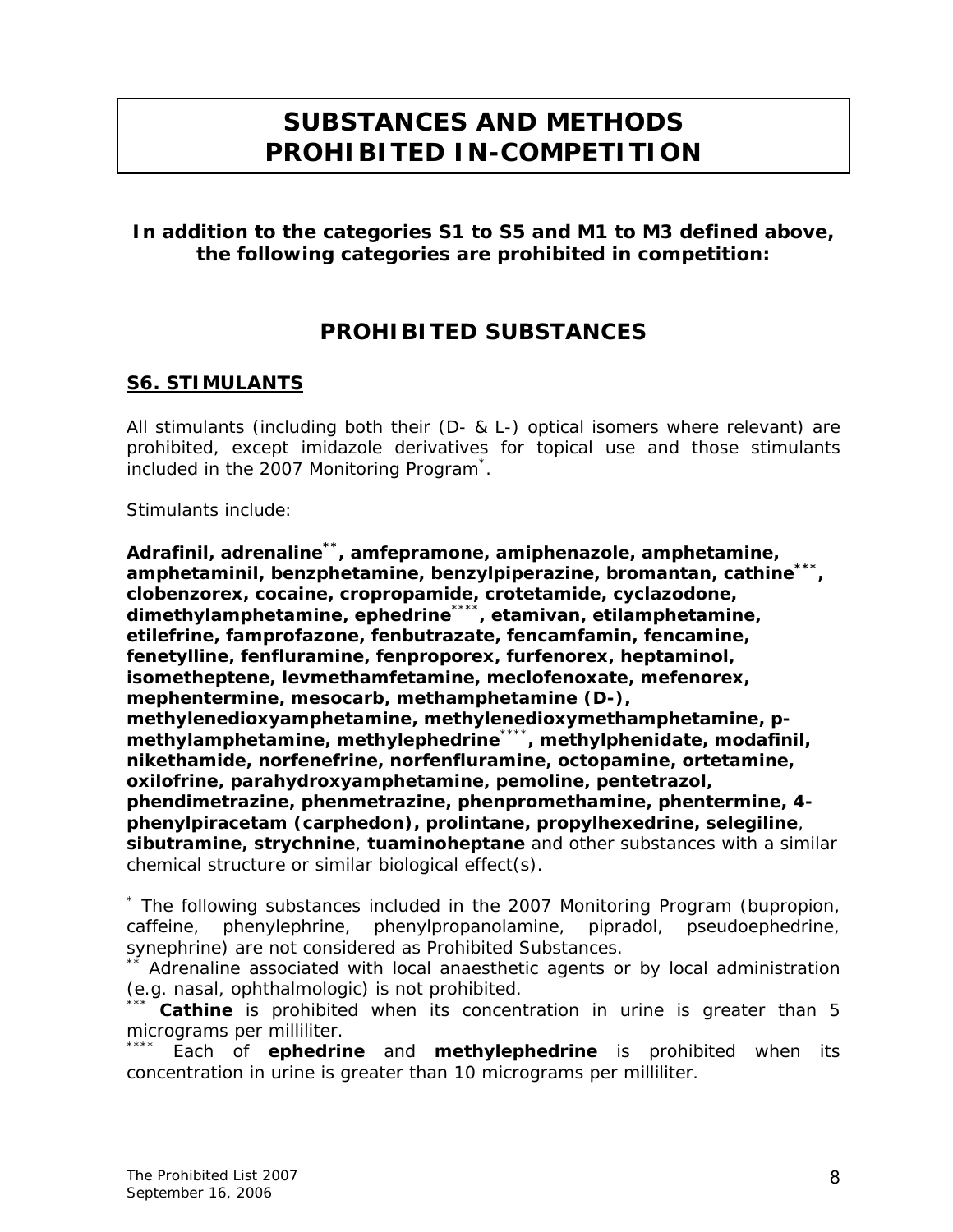A stimulant not expressly mentioned as an example under this section should be considered as a Specified Substance only if the *Athlete* can establish that the substance is particularly susceptible to unintentional anti-doping rule violations because of its general availability in medicinal products or is less likely to be successfully abused as a doping agent.

#### **S7. NARCOTICS**

The following narcotics are prohibited:

**buprenorphine, dextromoramide, diamorphine (heroin), fentanyl and its derivatives, hydromorphone, methadone, morphine, oxycodone, oxymorphone, pentazocine, pethidine.** 

#### **S8. CANNABINOIDS**

Cannabinoids (e.g. hashish, marijuana) are prohibited.

#### **S9. GLUCOCORTICOSTEROIDS**

All glucocorticosteroids are prohibited when administered orally, rectally, intravenously or intramuscularly. Their use requires a Therapeutic Use Exemption approval.

Other routes of administration (intraarticular /periarticular/ peritendinous/ epidural/ intradermal injections and inhalation) require an Abbreviated Therapeutic Use Exemption except as noted below.

Topical preparations when used for dermatological (including iontophoresis/phonophoresis), auricular, nasal, ophthalmic, buccal, gingival and perianal disorders are not prohibited and do not require any form of Therapeutic Use Exemption.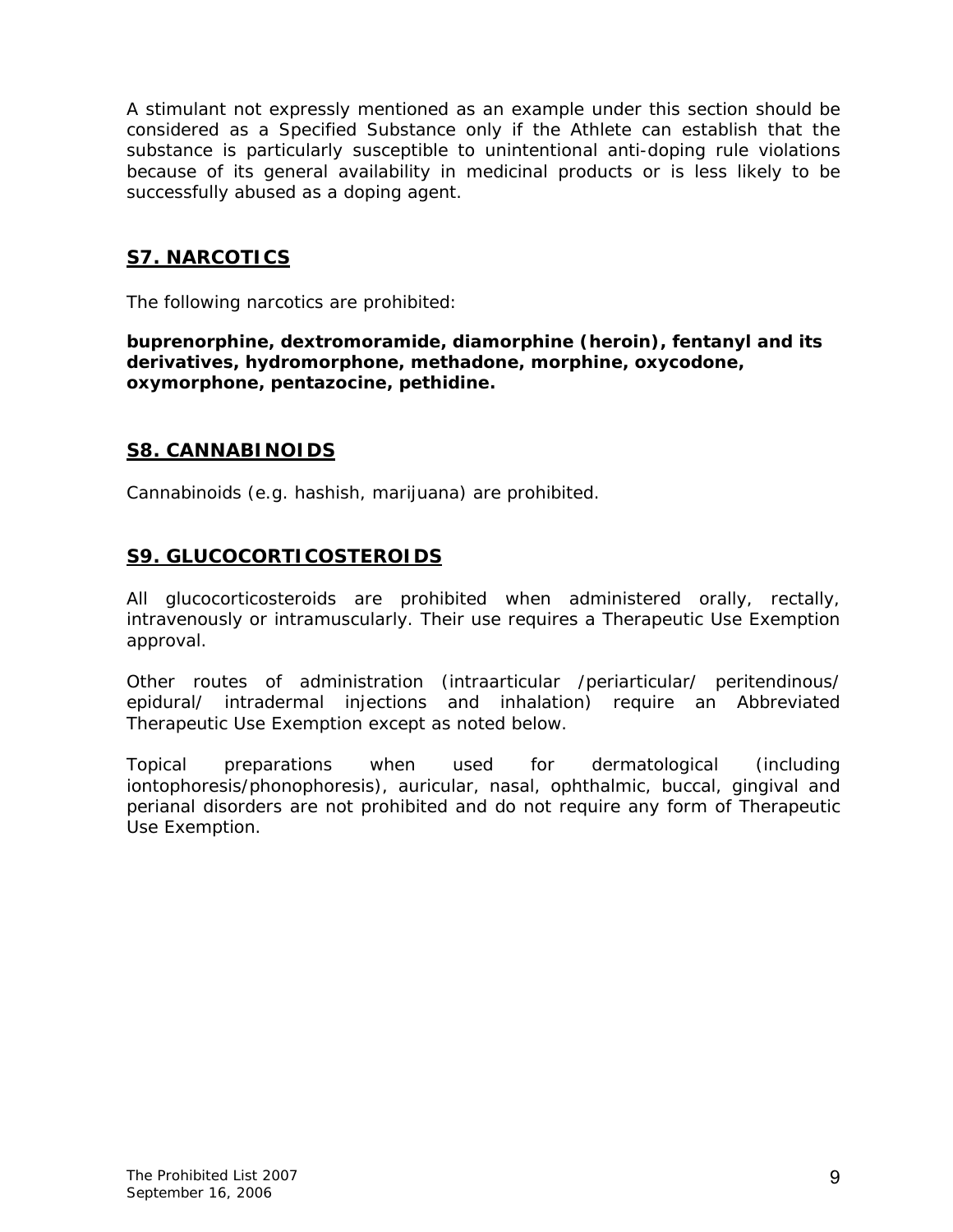## **SUBSTANCES PROHIBITED IN PARTICULAR SPORTS**

#### **P1. ALCOHOL**

Alcohol (ethanol) is prohibited *in-competition* only, in the following sports. Detection will be conducted by analysis of breath and/or blood. The doping violation threshold (haematological values) for each Federation is reported in parenthesis.

- Aeronautic (FAI) (0.20 g/L)
- Archery (FITA, IPC)  $(0.10 \text{ g/L})$
- Automobile (FIA) (0.10 g/L)
- Boules (CMSB, (0.10 g/L)
	- IPC bowls)
- Karate (WKF) (0.10 g/L)
- Modern Pentathlon (UIPM) (0.10 g/L) for disciplines involving shooting
- Motorcycling (FIM) (0.10 g/L)
- Powerboating (UIM) (0.30 g/L)

#### **P2. BETA-BLOCKERS**

Unless otherwise specified, beta-blockers are prohibited *in-competition* only, in the following sports.

- Aeronautic (FAI)
- Archery (FITA, IPC) (also prohibited *out-of-competition*)
- Automobile (FIA)
- Billiards (WCBS)
- Bobsleigh (FIBT)
- Boules (CMSB, IPC bowls)
- Bridge (FMB)
- Curling (WCF)
- Gymnastics (FIG)
- Motorcycling (FIM)
- Modern Pentathlon (UIPM) for disciplines involving shooting
- Nine-pin bowling (FIQ)
- Sailing (ISAF) for match race helms only
- Shooting (ISSF, IPC) (also prohibited *out-of-competition*)
- Skiing/Snowboarding (FIS) in ski jumping, freestyle aerials/halfpipe and snowboard halfpipe/big air
- Wrestling (FILA)

Beta-blockers include, but are not limited to, the following:

**acebutolol, alprenolol, atenolol, betaxolol, bisoprolol, bunolol, carteolol, carvedilol, celiprolol, esmolol, labetalol, levobunolol, metipranolol, metoprolol, nadolol, oxprenolol, pindolol, propranolol, sotalol, timolol.**